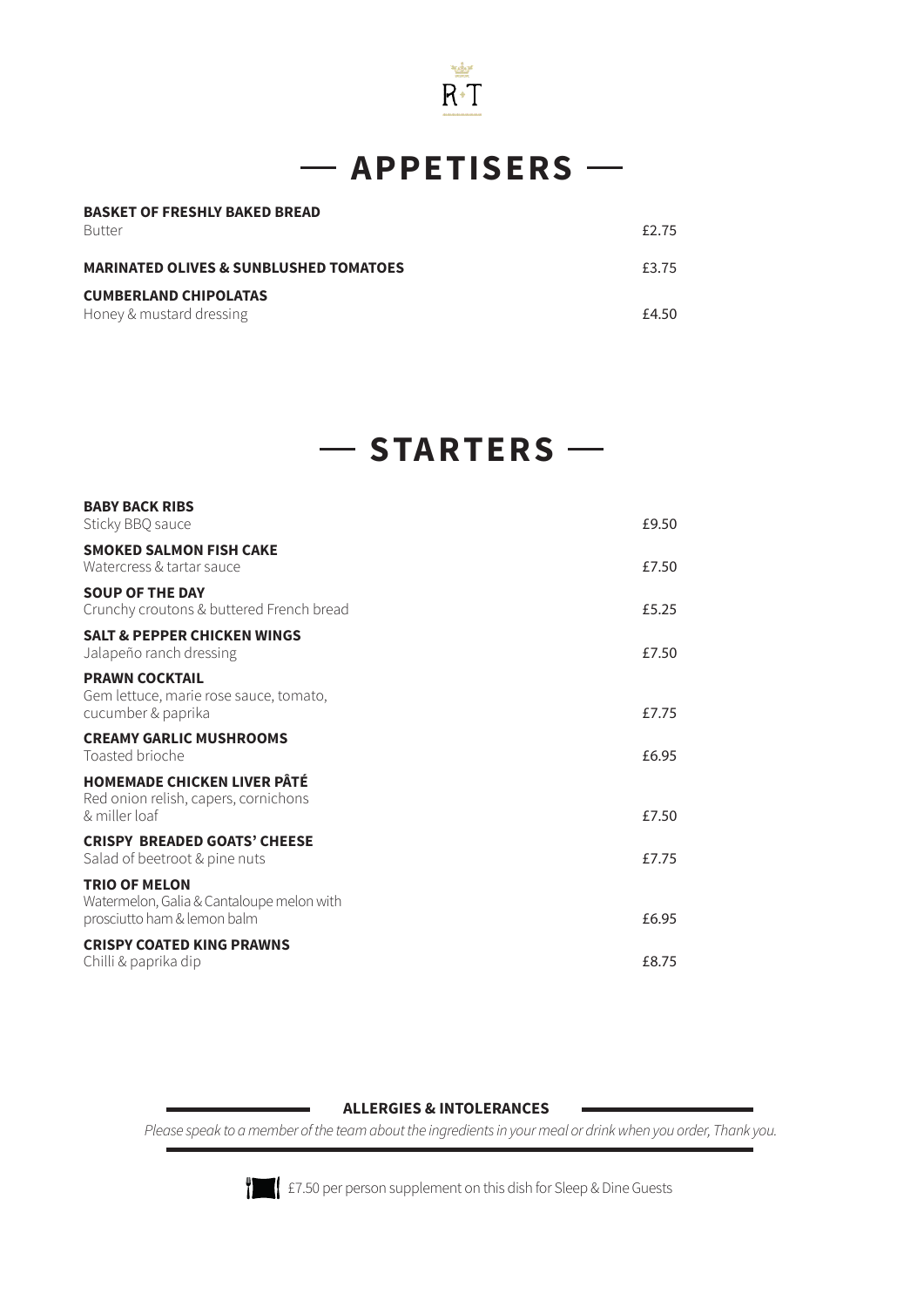

#### **STEAKS**  $\overline{\phantom{0}}$

All steaks are lovingly prepared by our butchery team

### **PREMIUM CUTS**

| <b>STEAK &amp; PRAWNS</b><br>8oz fillet steak & crispy coated tiger prawns, served with Chimichurri | £28.95 |
|-----------------------------------------------------------------------------------------------------|--------|
| <b>PRIME FILLET</b><br>802 fillet steak, lean & tender with a delicate flavour                      | £26.95 |

### **CLASSIC CUTS**

| <b>RIB-EYE 10oz</b> | 14% fat, tender, rich & full flavoured, the meat-lover's steak  | £23.95 |
|---------------------|-----------------------------------------------------------------|--------|
| <b>SIRLOIN 80Z</b>  | 8% fat, succulent & one of our most popular steaks              | £21.50 |
| <b>RUMP</b>         | 2% fat, the leanest & meatiest tasting steak, closer in texture |        |
|                     | 12 <sub>oz</sub>                                                | £20.95 |
|                     | PEPPERED 80Z                                                    | £19.75 |
|                     | 8oz & an egg                                                    | £19.75 |
|                     | 8oz                                                             | £18.75 |
|                     | 6oz                                                             | £17.75 |
| <b>TOBY GRILL</b>   | 60z chicken breast, gammon steak, sausage, black pudding        | £18.50 |
|                     | Add a 6oz rump steak for                                        | £4.50  |

*All steaks are garnished with sautéed mushrooms, vine tomatoes, watercress & a choice of either new potatoes, chips or fries.*

### **Sides**

| £3.75 |
|-------|
| £3.75 |
| £3.75 |
| £3.75 |
| £3.75 |
| £3.75 |
| £3.75 |
| £3.75 |
| £3.75 |
| £3.25 |
| £3.25 |
|       |
|       |

### **Steak Additions & Sauces**

Add…

| <b>THREE CRISPY COATED TIGER PRAWNS</b><br><b>EXTRA SAUTÉED MUSHROOMS</b><br><b>PEPPER SAUCE</b><br><b>BÉARNAISE</b> | £4.75<br>£3.75<br>£3.50<br>£3.50 |
|----------------------------------------------------------------------------------------------------------------------|----------------------------------|
| <b>RED WINE GRAVY</b>                                                                                                | £3.50                            |
| <b>CHIMICHURRI</b> A spicy South American<br>sauce of red pepper & chilli                                            | £3.50                            |
|                                                                                                                      |                                  |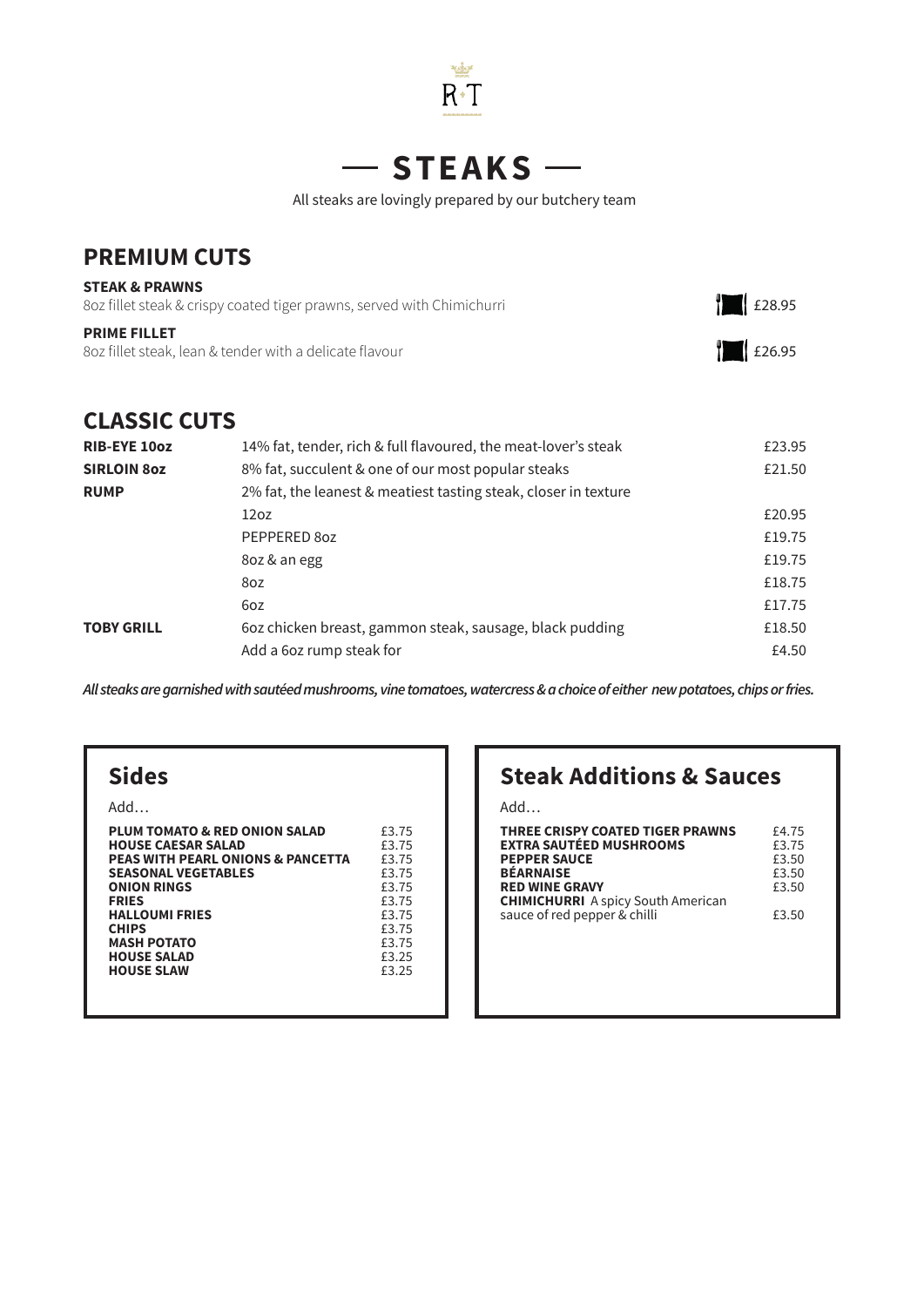

# **BURGERS**

l,

Our burgers are hand pressed using Decker's finest steak cuts. All burgers are cooked through & served with fries, with or without cheese, red onion, plum tomato, little gem lettuce & house slaw.

| <b>CLASSIC STEAK BURGER</b><br>Thousand Island dressing or BBQ sauce      | £13.95 |
|---------------------------------------------------------------------------|--------|
| <b>FALAFEL BURGER</b><br>Chive & cucumber sour cream                      | £13.95 |
| <b>BACON &amp; BLUE</b><br>Crispy bacon & Stilton                         | £14.75 |
| <b>SPICY SOUTHERN FRIED CHICKEN BURGER</b><br>Chilli & paprika mayonnaise | £14.50 |

| THE TOBY "ROYALE WITH CHEESE"                                                                                                                 |        |
|-----------------------------------------------------------------------------------------------------------------------------------------------|--------|
| The Royal Toby Classic Burger, topped with bacon & onion rings served<br>with a crispy chicken & chimichurri slider Aspen fries & extra sauce | £17.95 |

### **Burger Toppings**

| Add                      |       |
|--------------------------|-------|
| <b>SAUTÉED MUSHROOMS</b> | £1.50 |
| <b>STILTON</b>           | £1.75 |
| <b>EXTRA BURGER</b>      | £3.50 |
| <b>STREAKY BACON</b>     | £1.50 |
| <b>ONION RINGS</b>       | £3.25 |

#### **FROM THE OVEN**

| <b>FULL RACK OF RIBS</b><br>Fries, scallions, sesame seeds & crisp house slaw                                                                                                  | £16.95 |
|--------------------------------------------------------------------------------------------------------------------------------------------------------------------------------|--------|
| <b>HALF RACK OF RIBS &amp; SOUTHERN FRIED CHICKEN</b><br>Fries, scallions, sesame seeds & crisp house slaw                                                                     | £17.50 |
| <b>SLOW COOKED LAMB SHANK</b><br>Creamy mashed potato with a tomato & rosemary gravy                                                                                           | £19.95 |
| <b>CHICKEN KIEV</b><br>Our twist on a classic. A creamy garlic & chive filling, served with garlic butter,<br>garden peas with pancetta & pearl onions, & creamy mash potatoes | £16.95 |

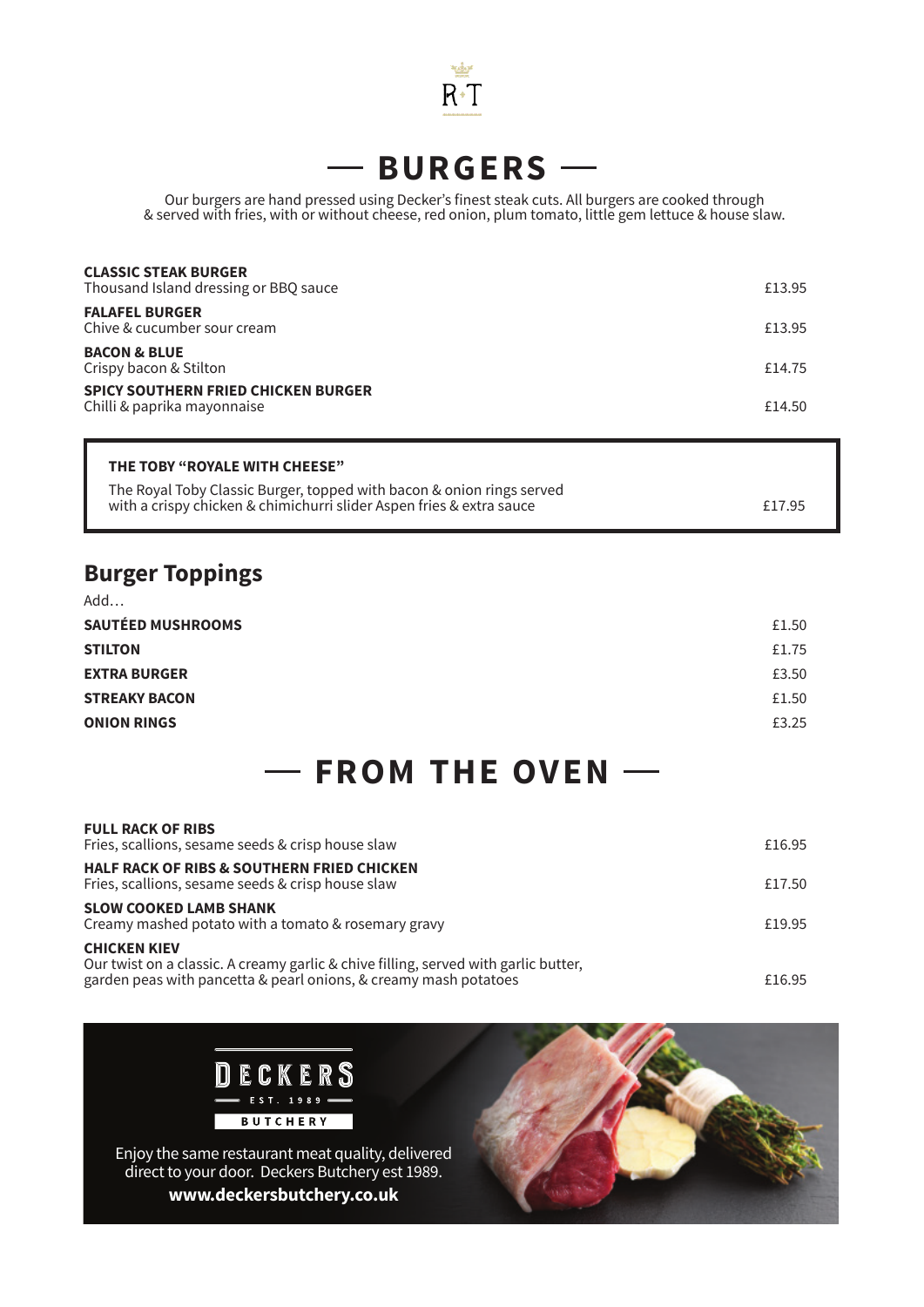

 $-$ **FISH** $-$ 

| SALMON ESCALOPE TOPPED WITH A PARMESAN & PARSLEY CRUMB |
|--------------------------------------------------------|
|                                                        |

| Béarnaise sauce & seasonal vegetables                                                               | £15.50 |
|-----------------------------------------------------------------------------------------------------|--------|
| <b>TRADITIONAL FISH &amp; CHIPS</b><br>Mushy peas, tartare sauce & lemon                            | £14.95 |
| <b>GOURMET BATTERED SCAMPI</b><br>Mushy peas, tartare sauce & lemon                                 | £14.75 |
| <b>OVEN ROASTED SEA BASS FILLETS</b><br>Red pepper, chilli & parsley dressing & seasonal vegetables | £18.25 |

**All fish dishes are served with a choice of either new potatoes, chips or fries.**

# $-$  POTS & PIES $-$

| <b>14 HOUR BRAISED BEEF &amp; ALE PIE</b><br>Mashed potatoes, mushy peas & red wine gravy                                         | £14.75 |
|-----------------------------------------------------------------------------------------------------------------------------------|--------|
| <b>CLASSIC LANCASHIRE CHEESE &amp; ONION PIE</b><br>Mashed potatoes & salad                                                       | £14.75 |
| <b>FISH PIE</b><br>Smoked haddock, salmon & prawns topped with creamy mash, served with seasonal veg<br>(Please allow 30 minutes) | £15.50 |
| <b>PIE OF THE DAY</b><br>Please ask your server                                                                                   | £14.75 |

### **Sides**

Add…

| THREE CRISPY COATED TIGER PRAWNS             | £4.75 |
|----------------------------------------------|-------|
| <b>EXTRA SAUTÉED MUSHROOMS</b>               | £3.75 |
| PLUM TOMATO & RED ONION SALAD                | £3.75 |
| <b>HOUSE CAESAR SALAD</b>                    | £3.75 |
| <b>PEAS WITH PEARL ONIONS &amp; PANCETTA</b> | £3.75 |
| <b>SEASONAL VEGETABLES</b>                   | £3.75 |
| <b>ONION RINGS</b>                           | £3.75 |
| <b>FRIES</b>                                 | £3.75 |
| <b>HALLOUMI FRIES</b>                        | £3.75 |
| <b>CHIPS</b>                                 | £3.75 |
| <b>MASH POTATO</b>                           | £3.75 |
| <b>HOUSE SALAD</b>                           | £3.25 |
| <b>HOUSE SLAW</b>                            | £3.25 |
|                                              |       |
|                                              |       |

### **Additions & Sauces**

Add…

| <b>PEPPER SAUCE</b><br><b>BÉARNAISE</b><br><b>RED WINE GRAVY</b> | £3.50<br>£3.50<br>£3.50 |
|------------------------------------------------------------------|-------------------------|
| <b>CHIMICHURRI</b> A spicy South American                        |                         |
| sauce of red pepper & chilli                                     | £3.50                   |